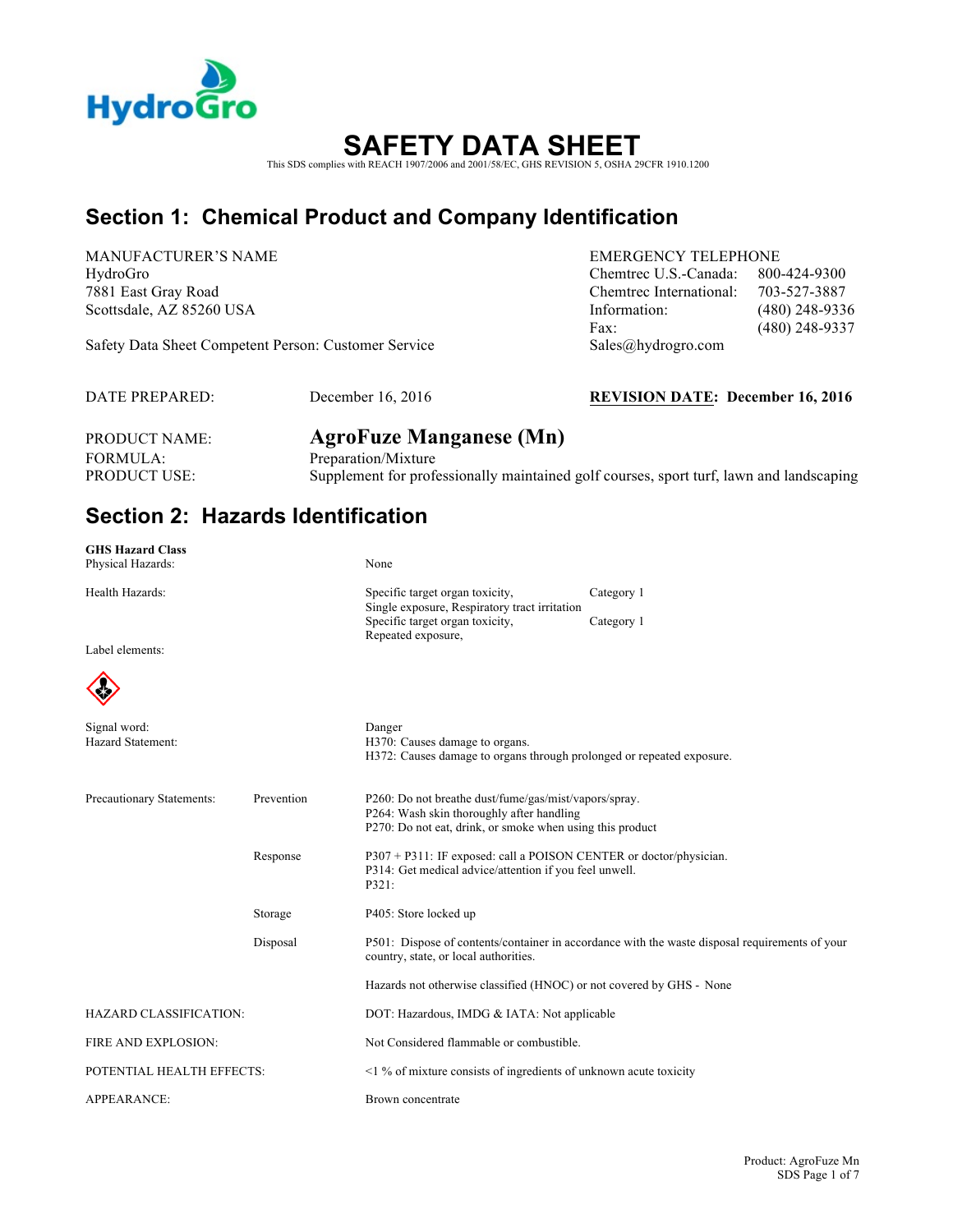

| Component   | Health' | Tammability | Reactivity | Special |
|-------------|---------|-------------|------------|---------|
|             | (Blue)  | (Red)       | (Yellow)   | (White) |
| AgroFuze Mn |         |             |            | -----   |

### **Section 3: Composition, Information on Ingredients**

| <b>PRODUCT</b><br><b>COMPOSITION</b> | <b>APPROX</b><br>$\frac{6}{9}$ | CAS<br>NO. | <b>EC NUMBER</b> | <b>CANADA</b><br><b>DSL</b> |
|--------------------------------------|--------------------------------|------------|------------------|-----------------------------|
| Manganese Carbonate                  | < 60                           | 598-62-9   | 209-942-9        |                             |
| Water                                | < 40                           | 7732-18-5  | 231-791-2        |                             |

Some items on this SDS may be designated as trade secrets (TS). Bonafide requests for disclosure of trade secret information to medical personnel must be made in accordance with the provisions contained in 29 CFR 1910.1200 I 1-13.

### **Section 4: First Aid Measures**

#### **Description of First Aid Measures**

| Inhalation                                                  | If inhaled, remove to fresh air. Get medical attention immediately. Keep patient<br>warm. Seek immediate medical advice                                                                                                                    |
|-------------------------------------------------------------|--------------------------------------------------------------------------------------------------------------------------------------------------------------------------------------------------------------------------------------------|
| <b>Skin Contact</b>                                         | Wash with soap and water. Seek immediate medical advice                                                                                                                                                                                    |
| Eye Contact                                                 | Immediately flush eyes with plenty of water for at least 15 minutes, keeping<br>evelids open check for and remove any contact lenses. Then consult a doctor                                                                                |
| Ingestion                                                   | Wash out mouth with water. If material has been swallowed and the exposed<br>person is conscious, give small quantities of water to drink. Do not induce<br>vomiting unless directed to do so by medical personnel. Seek medical treatment |
| Most important symptoms and effects, both acute and delayed |                                                                                                                                                                                                                                            |
| Symptoms/Injuries after Inhalation                          | May give off gas, vapor or dust that is very irritating or corrosive to the respiratory                                                                                                                                                    |

| Symptoms/Injuries after Inhalation   | May give off gas, vapor or dust that is very irritating or corrosive to the respiratory<br>system. Exposure to decomposition products may cause a health hazard. Serious<br>effects may be delayed following exposure. |
|--------------------------------------|------------------------------------------------------------------------------------------------------------------------------------------------------------------------------------------------------------------------|
| Symptoms/Injuries after Skin Contact | Causes skin irritation                                                                                                                                                                                                 |
| Symptoms/Injuries after Eye Contact  | Causes serious eye irritation                                                                                                                                                                                          |
| Symptoms/Injuries after Ingestion    | Drink lots of water. Call doctor immediately.                                                                                                                                                                          |

#### **Indication of any immediate medical attention and special treatment needed**

No further relevant information available

#### **General Information**

Take off all contaminated clothing immediately. If you feel unwell, seek medical advice (show the label where possible. Ensure that medical personnel are aware of the material(s) involved and take precautions to protect themselves. Show this safety data sheet to the doctor in attendance. Wash contaminated clothing before reuse.

# **Section 5: Fire-fighting Measures**

| Suitable extinguishing media                          | Product is not flammable. Use firefighting measures that suit the<br>surrounding fire.                      |
|-------------------------------------------------------|-------------------------------------------------------------------------------------------------------------|
| Unsuitable extinguishing media                        | None                                                                                                        |
| Special hazards arising from the substance or mixture | If this product is involved in a fire, the following can be released: carbon<br>monoxide and carbon dioxide |
| <b>Protective actions fire-fighters</b>               | Promptly isolate the scene by removing all persons from the vicinity of<br>the incident if there is a fire. |
| Firefighting equipment/instructions                   | Self-contained breathing apparatus and full protective clothing must be<br>worn in case of fire.            |
| <b>Specific Methods</b>                               | Use standard firefighting procedures and consider the hazards of the<br>other involved materials.           |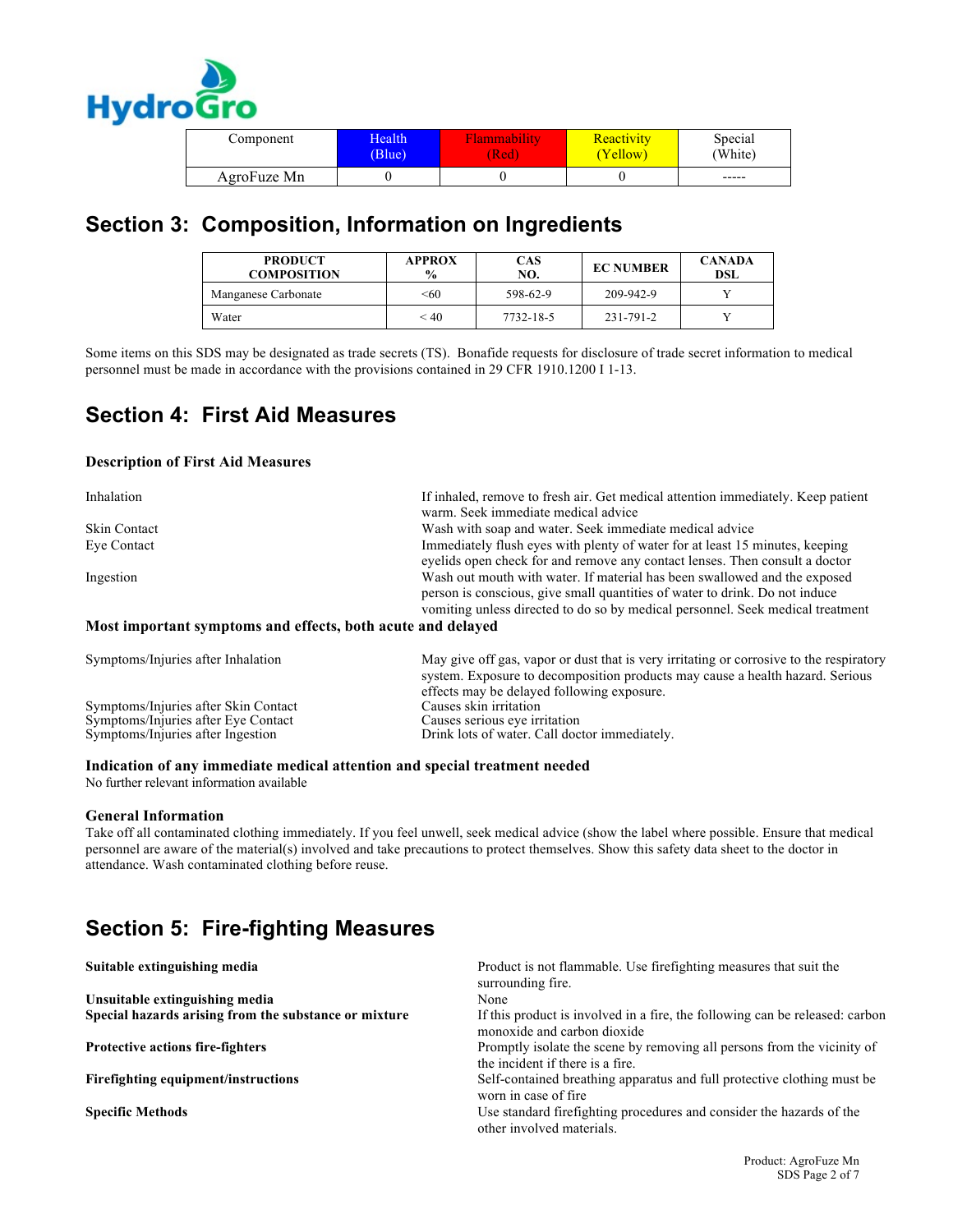

### **Section 6: Accidental Release Measures**

| Personal precautions, protective<br>equipment and emergency procedures | Wear protective equipment. Keep unprotected persons away. Ensure adequate ventilation |
|------------------------------------------------------------------------|---------------------------------------------------------------------------------------|
| <b>Methods and materials for</b><br>containment and cleaning up        | Dispose of contaminated material as waste according to section 13                     |
| <b>Environmental precautions</b>                                       | Do not allow product to reach sewage system or any water course.                      |

## **Section 7: Handling and Storage**

| Precautions for safe handling<br>Conditions for safe storage, including<br>any incompatibilities | Put on appropriate personal protective equipment (see section 8) Do not get in eyes or on<br>skin or clothing. Do not ingest. Keep in the original container or an approved alternative<br>made from a compatible material, keep tightly closed when not in use. Empty containers<br>retain product residue and can be hazardous. Do not reuse container.<br>Store in accordance with local regulations. Store in original container protected from direct<br>sunlight in a dry, cool well ventilated area, away from incompatible materials (see section<br>10) and food and drink. Store locked up. Keep container tightly closed and sealed until<br>ready for use. |
|--------------------------------------------------------------------------------------------------|------------------------------------------------------------------------------------------------------------------------------------------------------------------------------------------------------------------------------------------------------------------------------------------------------------------------------------------------------------------------------------------------------------------------------------------------------------------------------------------------------------------------------------------------------------------------------------------------------------------------------------------------------------------------|
| <b>Specific uses</b>                                                                             | This product is intended to be used for foliar applications.                                                                                                                                                                                                                                                                                                                                                                                                                                                                                                                                                                                                           |

### **Section 8: Exposure Controls/Personal Protection**

#### **Occupational exposure limits**

| <b>PRODUCT</b><br><b>COMPOSITION</b>                                                                                                                                                                                                                                             | <b>ACCGIH TLV</b>                                                                                                                                                                                                                                         | <b>OSHA PEL</b>                                          | <b>NIOSH</b><br><b>REL</b>                               |
|----------------------------------------------------------------------------------------------------------------------------------------------------------------------------------------------------------------------------------------------------------------------------------|-----------------------------------------------------------------------------------------------------------------------------------------------------------------------------------------------------------------------------------------------------------|----------------------------------------------------------|----------------------------------------------------------|
| Manganese Carbonate                                                                                                                                                                                                                                                              | Long-term value: 0.02*<br>$0.1**$ mg/m <sup>3</sup><br>*respirable **inhalable<br>fraction                                                                                                                                                                | $5mg/m^3$                                                | Short-term value: $3mg/m3$<br>Long-term value: $1mg/m^3$ |
| <b>Biological limit values</b>                                                                                                                                                                                                                                                   |                                                                                                                                                                                                                                                           | No biological exposure limits noted for the ingredients. |                                                          |
| Appropriate engineering controls<br>If user operations generate dust, fumes, gas vapor, or miss use process enclosures local<br>exhaust ventilation or other engineering controls to keep worker exposure to airborne<br>contaminants below any recommended or statutory limits. |                                                                                                                                                                                                                                                           |                                                          |                                                          |
| Individual protection members, such as personal protective equipment                                                                                                                                                                                                             |                                                                                                                                                                                                                                                           |                                                          |                                                          |
| <b>Eye/face protection</b>                                                                                                                                                                                                                                                       | Safety eyewear complying with an improved standard should be used when a risk<br>assessment indicates this is necessary to avoid exposure to liquid splashes, mists, gases or<br>dust. Recommended: Tightly-fitting googles                               |                                                          |                                                          |
| <b>Skin protection</b><br><b>Hand protection</b><br>Other                                                                                                                                                                                                                        | Wear appropriate chemical resistant gloves. Suitable gloves can be recommended by the<br>glove supplier<br>Wear perfect chemical resistant clothing                                                                                                       |                                                          |                                                          |
| <b>Respiratory protection</b>                                                                                                                                                                                                                                                    | If engineering controls do not maintain airborne concentrations below recommended<br>exposure limits (where applicable) or to an acceptable level (in countries where exposure<br>limits have not been established), an approved respirator must be worn. |                                                          |                                                          |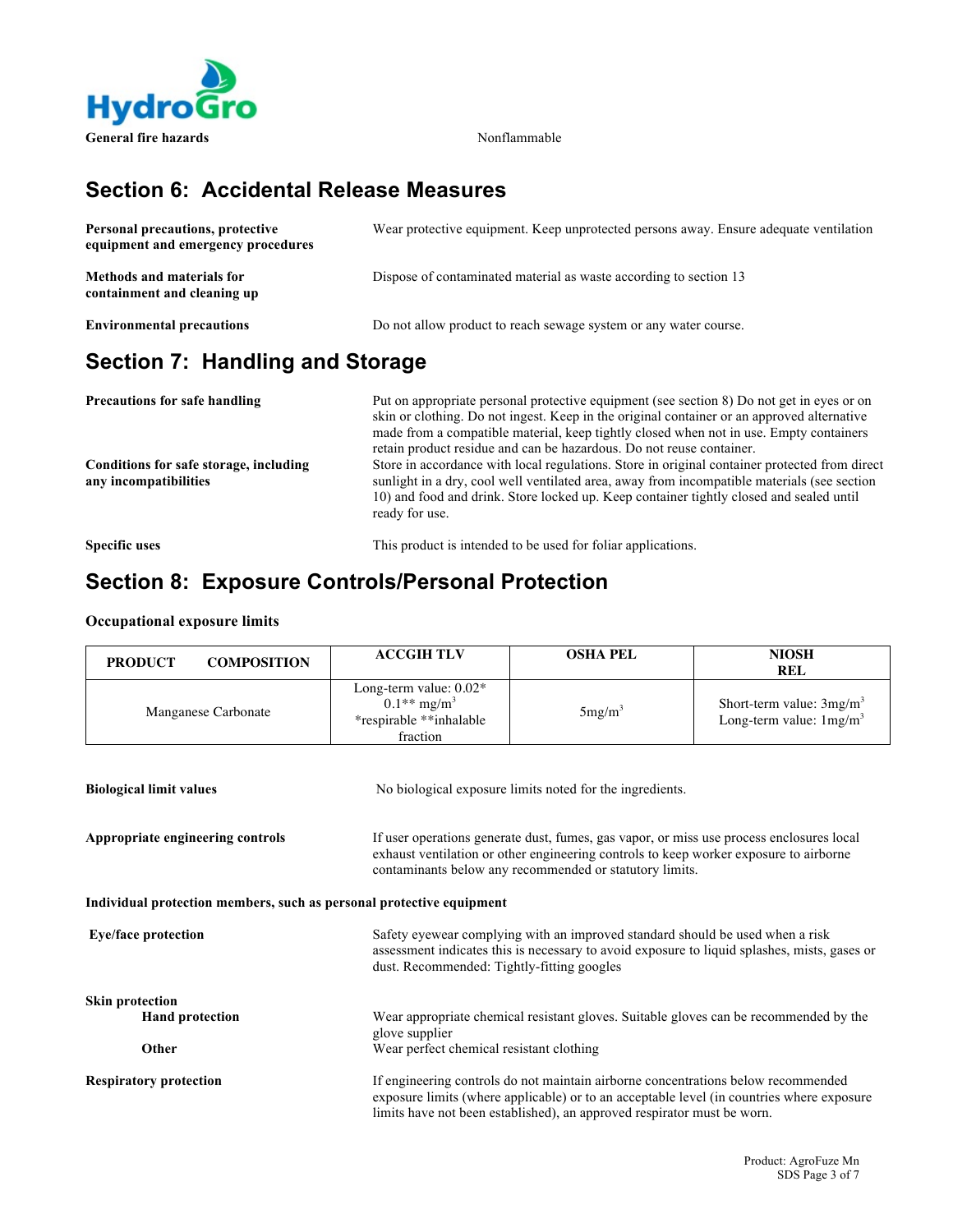

**Thermal hazards** Wear appropriate thermal protective clothing, when necessary.

**General hygiene considerations**: The usual precautionary measures for handling chemicals should be followed. Keep away from foodstuffs, beverages and feed. Remove all soiled and contaminated clothing immediately. Wash hands before breaks and at the end of work. Avoid contact with the eyes and skin. Maintain an ergonomically appropriate working environment.

### **Section 9: Physical and Chemical Properties**

|                                              | <b>PRODUCT CRITERIA</b> |
|----------------------------------------------|-------------------------|
| <b>APPEARANCE - COLOR:</b>                   | Light Brown             |
| PHYSICAL STATE:                              | Suspension              |
| ODOR:                                        | Slight Odor             |
| <b>ODOR THRESHOLD</b>                        | No data available       |
| pН                                           |                         |
| MELTING POINT/FREEZING POINT:                | No data available       |
| INITIAL BOILING POINT AND BOILING RANGE:     | $>100^{\circ}$ C        |
| <b>FLASH POINT:</b>                          | No data available       |
| <b>EVAPORATION RATE:</b>                     | No data available       |
| FLAMMABILITY (Solid, gas)                    | Not flammable           |
| UPPER/LOWER FLAMMABILITY OR EXPLOSIVE LIMITS | Not Measured            |
| <b>VAPOR PRESSURE</b>                        | No data available       |
| VAPOR DENSITY $(AIR = 1)$                    | No data available       |
| RELATIVE DENSITY (@25 °C):                   | 1.66                    |
| SOLUBILITY(IES)                              | Soluble in water        |
| OXIDIZING PROPERTIES                         | No data available       |
| PARTITION COEFFICIENT: n-octanol/water       | No data available       |
| <b>AUTO IGNITION TEMPERATURE</b>             | No data available       |
| DECOMPOSITION TEMPERATURE                    | No data available       |
| VISCOSITY                                    | No data available       |

### **Section 10: Stability and Reactivity**

| <b>Reactivity:</b>                           | No information known                          |  |
|----------------------------------------------|-----------------------------------------------|--|
| <b>Chemical Stability:</b>                   | Stable under recommended conditions.          |  |
| <b>Possibility of Hazardous Reactions:</b>   | Reacts violently with strong oxidizing agents |  |
| <b>Conditions to Avoid:</b>                  | No further relevant information available     |  |
| Incompatibility (Materials to avoid):        | Oxidizing agents                              |  |
| <b>Hazardous decomposition products:</b>     | Acetic Acid fumes                             |  |
| <b>Section 11: Toxicological Information</b> |                                               |  |

Information on likely routes of exposure:

| Inhalation                                                                         | May cause irritation to the respiratory system. |
|------------------------------------------------------------------------------------|-------------------------------------------------|
| <b>Skin Contact</b>                                                                | Causes skin irritation                          |
| Eye Contact                                                                        | Causes serious eye irritation                   |
| Ingestion                                                                          | Do not swallow                                  |
| Symptoms related to the physical,<br>chemical and toxicological<br>characteristics | May cause respiratory irritation.               |

Information on toxicological effects

Acute Toxicity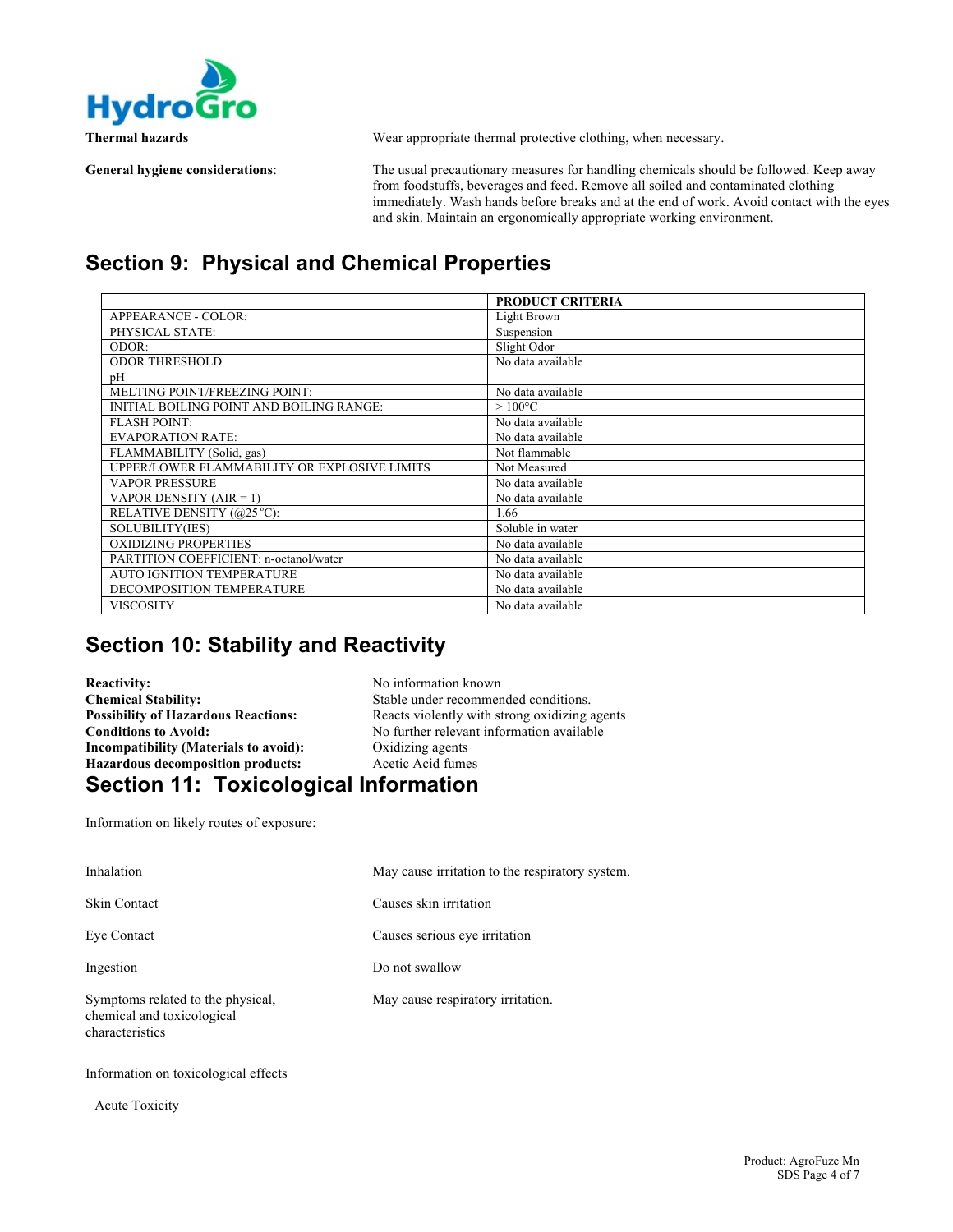

|                                                               | Product / Ingredient name                                                      | Toxicity Criteria                                                                                                          | <b>Toxicity Information</b> |  |
|---------------------------------------------------------------|--------------------------------------------------------------------------------|----------------------------------------------------------------------------------------------------------------------------|-----------------------------|--|
|                                                               |                                                                                |                                                                                                                            |                             |  |
|                                                               |                                                                                |                                                                                                                            |                             |  |
| Skin corrosion/irritation                                     |                                                                                | May cause skin irritation                                                                                                  |                             |  |
| Serious eye damage/eye irritation                             |                                                                                | May cause serious eye irritation                                                                                           |                             |  |
|                                                               | Respiratory or skin sensitization                                              |                                                                                                                            |                             |  |
| Respiratory sensitization                                     |                                                                                | Not determined                                                                                                             |                             |  |
| Skin sensitization                                            |                                                                                | This product is not expected to cause skin sensitization                                                                   |                             |  |
| Germ cell mutagenicity                                        |                                                                                | The Registry of Toxic Effects of Chemical Substances (RTECS) contains mutation data for<br>this substance                  |                             |  |
| Carcinogenicity                                               |                                                                                | No classification data on carcinogenic properties of this material is available from the EPA,<br>IARC, ACGIH, NTP, or OSHA |                             |  |
|                                                               | OSHA specifically regulated substances<br>$(29 \text{ CSR } 1910.1001 - 1050)$ | Not listed                                                                                                                 |                             |  |
| US national toxicology program (NTP)<br>report on carcinogens |                                                                                | Not available                                                                                                              |                             |  |
|                                                               | Reproductive toxicity                                                          | No effects known                                                                                                           |                             |  |
|                                                               | Specific organ toxicity-single exposure                                        | No known significant effects or critical hazards                                                                           |                             |  |
|                                                               | Specific target organ toxicity repeated<br>exposure                            | Not classified                                                                                                             |                             |  |
|                                                               | Aspiration hazard                                                              | No effects known                                                                                                           |                             |  |

# Section 12: Ecological Information Persistence and degradability: No information is available

Toxicity

| <b>Chemical Constituent</b>   | Result                                                                              | Species | Exposure |
|-------------------------------|-------------------------------------------------------------------------------------|---------|----------|
| None                          |                                                                                     |         |          |
| <b>Aquatic Toxicity</b>       | No further relevant information available                                           |         |          |
| Persistence and degradability | No further relevant information available                                           |         |          |
| Bioaccumulative potential:    | No further relevant information available.                                          |         |          |
| Mobility in soil:             | No further relevant information available                                           |         |          |
| PBT and vPvB assessment:      | PBT/vPvB assessment not available as chemical assessment not required/not conducted |         |          |
| Other adverse effects:        | No information is available.                                                        |         |          |

## **Section 13: Disposal Considerations**

**Waste from residues/unused products:** Follow the waste disposal requirements of your country, state, or local authorities

 $\overline{a}$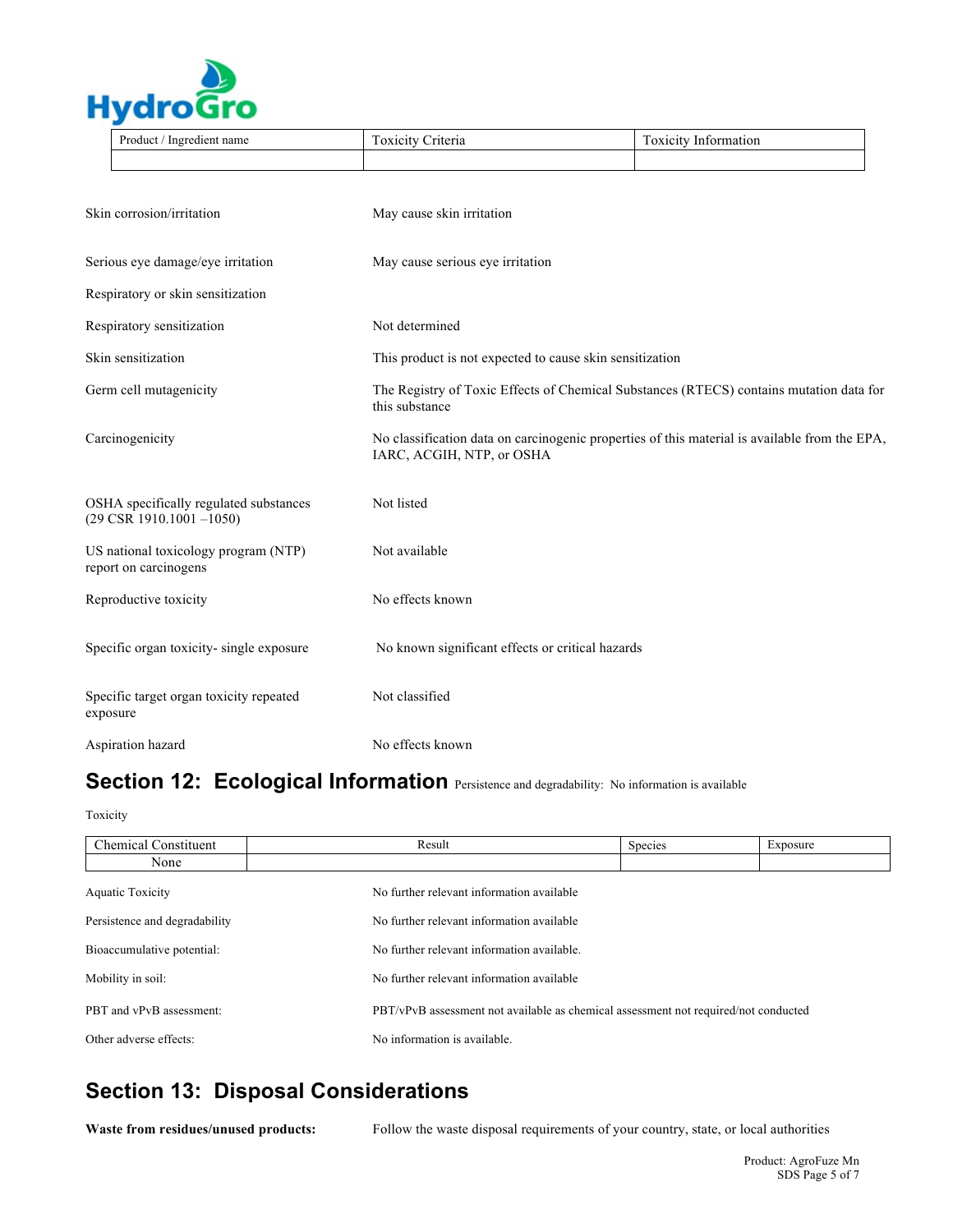

**Contaminated packaging:** Contaminated packaging material should be disposed of as stated above for residues and unused product. **Rinsate:** Do not dispose of rinse water containing product in a sanitary sewer system or storm water drainage system.

## **Section 14: Transport Information**

DOT UN Number Not applicable UN proper shipping name ... Transportation hazard class Class N/A Subsidiary risk  $N/A$ <br>oup  $N/A$ Packing group<br>Special precautions for user Read safety instructions, SDS and emergency procedures before handling ERG number N/A DOR information on packaging may be different from that listed

DOT

.

### **Section 15: Regulatory Information**

US Federal Regulations

TOXIC SUBSTANCE CONTROL ACT (TSCA) STATUS:

This product is in compliance with rules, regulations, and orders of TSCA. All components are either listed on the TSCA inventory or are considered exempt.

#### SUPERFUND AMENDMENTS AND REAUTHORIZATION ACT OF 1986 (SARA) TITLE III SECTION 313 SUPPLIER NOTIFICATION:

This regulation requires submission of annual reports of toxic chemical(s) that appear in section 313 of the Emergency Planning and Community Right To Know Act of 1986 and 40 CFR 372. This information must be included in all SDS's that are copied and distributed for the material.

The Section 313 toxic chemicals contained in this product are: Manganese (II) carbonate CAS 598-62-9 Hazards categories: Immediate Hazard –No

Delayed Hazard – No Fire Hazard – No Pressure Hazard – No Reactivity Hazard – No SARA 302 Extremely hazardous substance

Not listed

SARA 311/312 Hazardous chemical

Not listed

SARA 313 (TRI Reporting)

Manganese (II) carbonate

#### CALIFORNIA PROPOSITION 65:

This regulation requires a warning for California Proposition 65 chemical(s) under the statute. The California proposition 65 chemical(s) contained in this product are: substance not listed

STATE RIGHT-TO-KNOW TOXIC SUBSTANCE OR HAZARDOUS SUBSTANCE LIST: Massachusetts's hazardous substance(s): None Pennsylvania None New Jersey None CANADA: WHMIS-2015: This SDS is in compliance with WHMIS 2015 (HPR / new HPA).

EUROPEAN UNION: